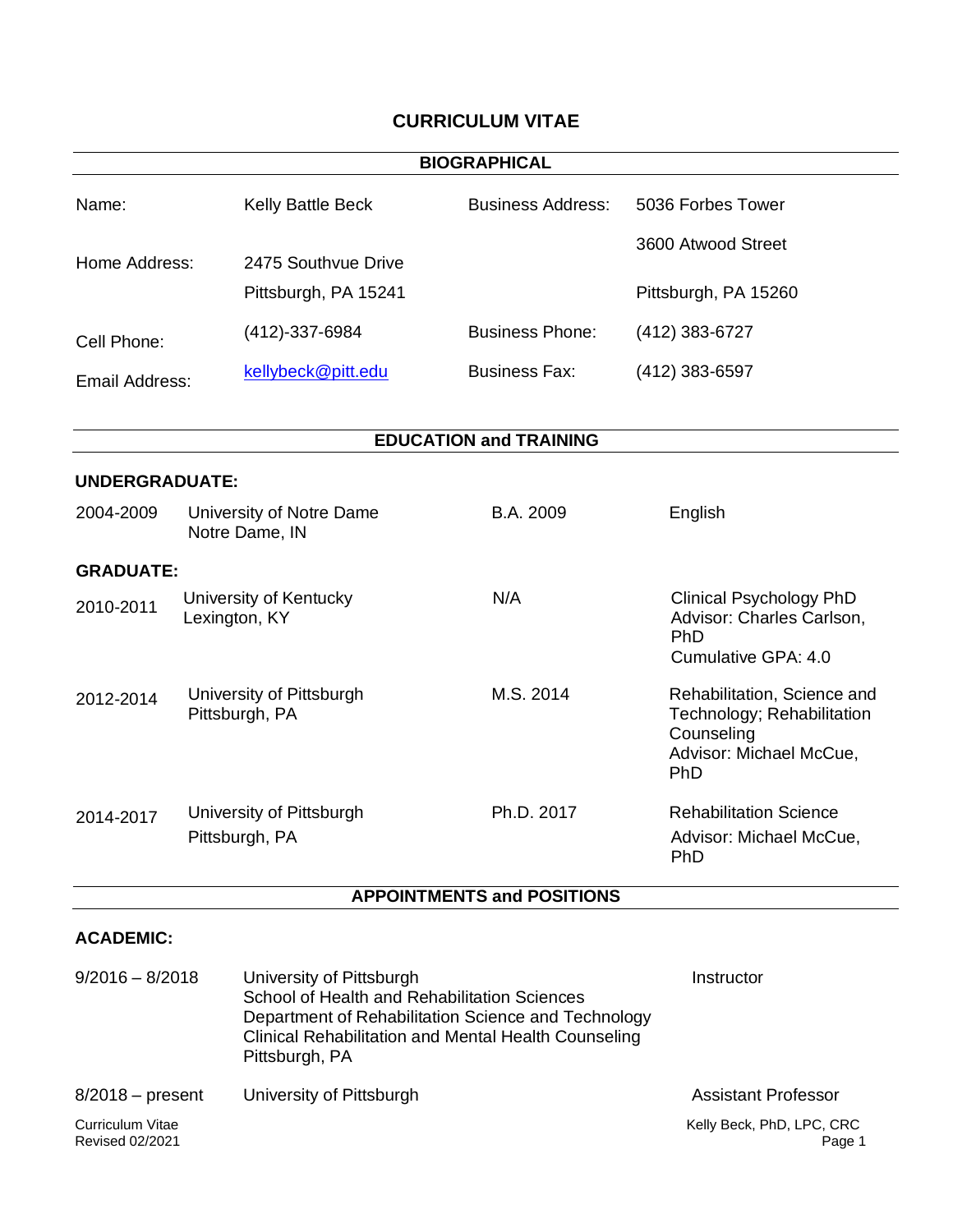|                      | School of Health and Rehabilitation Sciences<br>Department of Rehabilitation Science and Technology<br>Clinical Rehabilitation and Mental Health Counseling<br>Pittsburgh, PA |                                                                            |
|----------------------|-------------------------------------------------------------------------------------------------------------------------------------------------------------------------------|----------------------------------------------------------------------------|
| 1/2019-present       | University of Pittsburgh<br>School of Health and Rehabilitation Sciences<br>Pittsburgh, PA                                                                                    | <b>Graduate Faculty</b>                                                    |
| <b>NON-ACADEMIC:</b> |                                                                                                                                                                               |                                                                            |
| 8/2012-8/2014        | Hiram G. Andrews Center<br>Cognitive Skills Enhancement Program<br>Johnstown, PA; Pittsburgh, PA                                                                              | <b>Rehabilitation Specialist</b><br>Pre-doctoral fellowship                |
| 8/2013-8/2014        | Pittsburgh Schweitzer Fellowship<br>Three Rivers Center for Independent Living<br>Wilkinsburg, PA                                                                             | <b>Graduate Fellow</b><br>Clinician                                        |
| 2/2014-6/2015        | <b>UPMC Center for Integrative Medicine</b><br>Pittsburgh, PA                                                                                                                 | <b>Graduate Clinical Intern</b><br><b>Research Assistant</b>               |
| 8/2014-Present       | Hiram G. Andrews Center<br>Cognitive Skills Enhancement Program<br>Johnstown, PA; Pittsburgh, PA                                                                              | <b>Clinical Supervisor</b><br>Program Evaluation<br>Coordinator            |
| 8/2017-Present       | <b>UPMC Center for Integrative Medicine</b><br>Pittsburgh, PA                                                                                                                 | <b>Contracted Mindfulness-</b><br><b>Based Stress Reduction</b><br>Teacher |

# **CERTIFICATION and LICENSURE**

# **SPECIALTY CERTIFICATION:**

| <b>Certified Rehabilitation Counselor</b><br>Commission of Rehabilitation Counselor Certification (00169936)                                                                                                               | 2015                          |
|----------------------------------------------------------------------------------------------------------------------------------------------------------------------------------------------------------------------------|-------------------------------|
| Mindfulness-Based Stress Reduction Qualified Teacher<br>Oasis Institute, Mindfulness-Based Professional Education and Training<br>University of Massachusetts Center for Mindfulness in Medicine, Health Care, and Society | 2017                          |
| PEERS <sup>®</sup> for Young Adults Certified Provider<br>UCLA Semel Institute for Neuroscience and Human Behavior                                                                                                         | 2019                          |
| <b>MEDICAL or OTHER PROFESSIONAL LICENSURE:</b><br>Pennsylvania Licensed Professional Counselor (PC011721)                                                                                                                 | 2019                          |
| Curriculum Vitae<br><b>Revised 02/2021</b>                                                                                                                                                                                 | Kelly Beck, PhD, LPC, C<br>Pa |

 $RC$ Page 2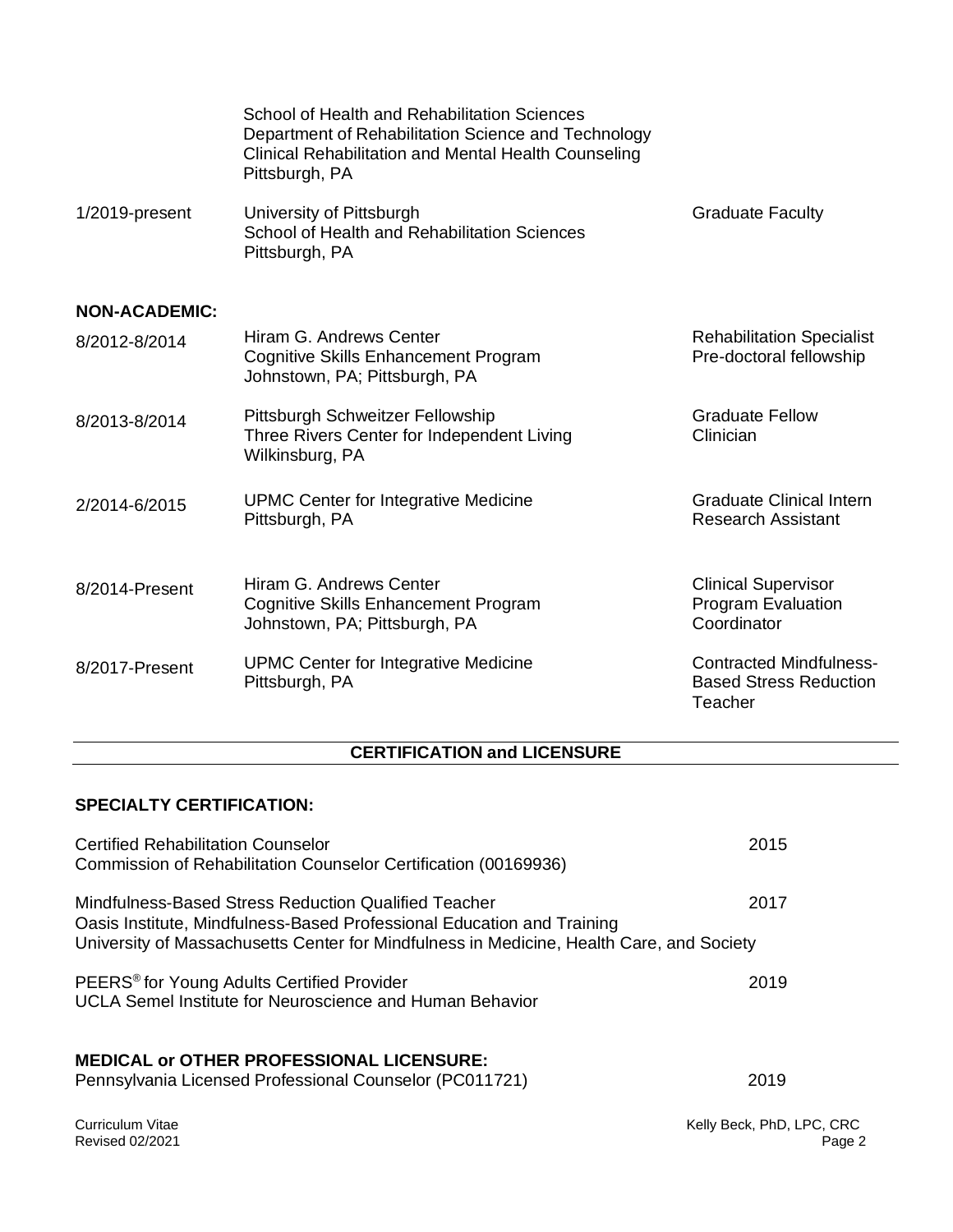|                                                                                         | <b>MEMBERSHIPS in PROFESSIONAL and SCIENTIFIC SOCIETIES</b>                                                                                                                                                                                                                                                                                                                                                                                                                                                                                                                                                                                                                                                 |                                                                                                                                                              |
|-----------------------------------------------------------------------------------------|-------------------------------------------------------------------------------------------------------------------------------------------------------------------------------------------------------------------------------------------------------------------------------------------------------------------------------------------------------------------------------------------------------------------------------------------------------------------------------------------------------------------------------------------------------------------------------------------------------------------------------------------------------------------------------------------------------------|--------------------------------------------------------------------------------------------------------------------------------------------------------------|
| $\bullet$<br>$\bullet$<br>$\bullet$<br>$\bullet$<br>$\bullet$<br>$\bullet$<br>$\bullet$ | <b>American Counseling Association</b><br>Association for Assessment and Research in Counseling<br>$\bullet$<br>Associates for Specialists in Group Work<br>Association for Counselor Education and Supervision<br>$\bullet$<br>Association for Multicultural Counseling and Development<br>$\bullet$<br>Pennsylvania Rehabilitation Association<br>Albert Schweitzer Fellow for Life<br>American Mindfulness Research Association<br><b>Center for Mindfulness and Consciousness Studies</b><br>University of Pittsburgh<br>American Psychological Association<br>International Society for Autism Research<br>Association for Clinical and Translational Science<br><b>Scholar Special Interest Group</b> | 2012 - Present<br>2014 - 2016<br>2014 - Present<br>2014 - Present<br>2015 - Present<br>2010-2012<br>$2018 -$ Present<br>$2019 -$ Present<br>$2020 -$ Present |
|                                                                                         | <b>HONORS</b>                                                                                                                                                                                                                                                                                                                                                                                                                                                                                                                                                                                                                                                                                               |                                                                                                                                                              |
| $\bullet$                                                                               | Monogram Letter Winner, University of Notre Dame Varsity Swimming                                                                                                                                                                                                                                                                                                                                                                                                                                                                                                                                                                                                                                           | 2006 - 2006                                                                                                                                                  |
| $\bullet$                                                                               | Big East Academic All Start, University of Notre Dame Varsity Swimming                                                                                                                                                                                                                                                                                                                                                                                                                                                                                                                                                                                                                                      | 2006                                                                                                                                                         |
| $\bullet$                                                                               | Dean's Honors List, University of Notre Dame                                                                                                                                                                                                                                                                                                                                                                                                                                                                                                                                                                                                                                                                | 2008                                                                                                                                                         |
| $\bullet$                                                                               | University of Pittsburgh Mildred Wood Outstanding Academic Achievement                                                                                                                                                                                                                                                                                                                                                                                                                                                                                                                                                                                                                                      | 2013                                                                                                                                                         |
| $\bullet$                                                                               | Best Graduate Student Poster Award, School of Health and<br>Rehabilitation Sciences, University of Pittsburgh                                                                                                                                                                                                                                                                                                                                                                                                                                                                                                                                                                                               | 2013                                                                                                                                                         |
| $\bullet$                                                                               | Pittsburgh Schweitzer Fellowship                                                                                                                                                                                                                                                                                                                                                                                                                                                                                                                                                                                                                                                                            | 2013 - 2014                                                                                                                                                  |
| $\bullet$                                                                               | Vision Award, American Rehabilitation Counseling Association                                                                                                                                                                                                                                                                                                                                                                                                                                                                                                                                                                                                                                                | 2015                                                                                                                                                         |
| $\bullet$                                                                               | Peg Carroll Scholarship, Association of Specialists in Group Work,<br>American Counseling Association                                                                                                                                                                                                                                                                                                                                                                                                                                                                                                                                                                                                       | 2015                                                                                                                                                         |
| $\bullet$                                                                               | 30 300 3000 PAIN Research Challenge Poster Contest Winner                                                                                                                                                                                                                                                                                                                                                                                                                                                                                                                                                                                                                                                   | 2015                                                                                                                                                         |
| $\bullet$                                                                               | Thomas O'Connor Leader and Service Award, Department of Rehabilitation,<br>Science and Technology, University of Pittsburgh                                                                                                                                                                                                                                                                                                                                                                                                                                                                                                                                                                                 | 2016                                                                                                                                                         |
| $\bullet$                                                                               | Doctoral Student of the Year Award, American Rehabilitation Counseling<br>Association                                                                                                                                                                                                                                                                                                                                                                                                                                                                                                                                                                                                                       | 2016                                                                                                                                                         |

## **PUBLICATIONS**

## **Original Peer Reviewed Articles:**

- 1. Kniffin TC, Carlson CR, Elzey A, Eisenlohr-Mohl T, **Beck KB**, McDonald R, Jouriles EN. Using virtual reality to explore self-regulation in high risk settings. Trauma Violence and Abuse. 2014 Oct;15(4):310-21. PMID: 24874991
- 2. Terhorst L, **Beck K,** McKeon A, Graham K, Shiffman S. Hierarchical linear modeling for analysis of ecological momentary assessment data in physical medicine and rehabilitation research. Am J Phys Med Rehabil. 2017;96(8),596-599.
- 3. Terhorst L, Juengst S, **Beck K**, Shiffman S. People can change: measuring individual variability in rehabilitation science. Rehabil Psychol. 2018;63(3):468-473.
- 4. **Beck K**, Kulzer J. Teaching counseling microskills to audiology students: recommendations from professional counseling educators. Semin Hear. 2018;39(1):91-106*.*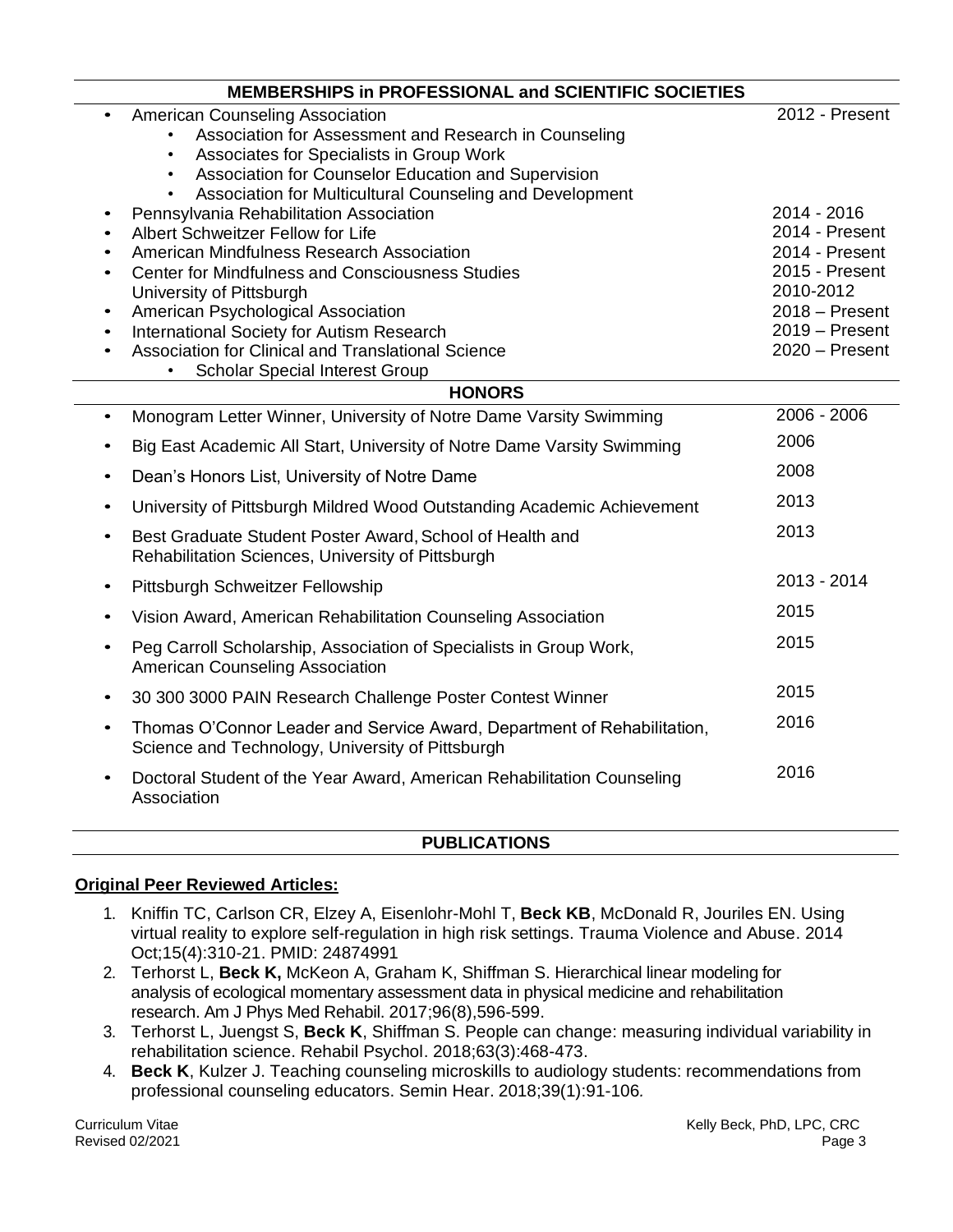- 5. White SW, Simmons GL, Gotham KO, Conner CM, Smith IC, **Beck KB**, Mazefsky CA. Psychosocial treatments targeting anxiety and depression in adolescents and adults on the autism spectrum: Review of the latest research and recommended future directions. Curr Psychiatry Rep. 2018 Aug 28;20(10):82. PMID: 30155584.
- 6. Conner CM, White SW, **Beck KB**, Golt J, Smith IC, Mazefsky CA. Improving emotion regulation ability in autism: The Emotion Awareness and Skills Enhancement (EASE) program. Autism. 2019 Jul;23(5):1273-1287. PMID: 30400749.
- 7. **Beck KB**, Greco CM, Terhorst L, Skidmore E, Kulzer JL, McCue M. Mindfulness-based stress reduction for adults with autism spectrum disorder: feasibility and estimated effects. Mindfulness. 2020;11:1286-1297.
- 8. **Beck KB**, Conner CM, Breitenfeldt KE, Northrup JB, White SW, Mazefsky CA. Assessment and treatment of emotion regulation impairment in autism spectrum disorder across the life span: Current state of the science and future directions. Child and Adolescent Psychiatric Clinics. 2020;29(3):527-542.
- 9. White SW, Conner CM, **Beck KB**, Mazefsky CM. Clinical update: the implementation of evidencebased emotion regulation treatment for clients with autism. Evidence-Based Practice in Child & Adolescent Mental Health*.* 2020; DOI: [10.1080/23794925.2020.1796551](https://doi.org/10.1080/23794925.2020.1796551)
- 10. **Beck KB**, Connor CM, White SW, Mazefsky CM. Mindfulness 'here and now': strategies for helping adolescents with autism. J Am Acad Child Adolesc Psychiatry. 2020;59(10):1125-1127.

# **Other Peer Reviewed Publications**

- 1. **Beck, KB.** 2015 ARCA Vision Award. Rehabil. Couns. Bull. 2015;59(1):6-7.
- 2. **Beck, K.** What is your internal weather? Reflections on leading mindfulness groups for participants with cognitive disabilities. Group Worker. 2015;44(3):9-11.

# **Books, Book Chapters, and Monographs**

- 1. Mazefsky CA, White SW, **Beck KB**, Conner CM. The Emotion Awareness and Skills Enhancement (EASE) program. In Volkmar FR, editor. Encyclopedia of autism spectrum disorders, vol. 2. New York: Springer; 2020.
- 2. Conner CM, **Beck KB**, White SW, Mazefsky CA. Mindfulness therapy for individuals with autism spectrum disorder. In Volkmar FR, editor. Encyclopedia of autism spectrum disorders, vol. 2. New York: Springer; 2020. [https://link.springer.com/referenceworkentry/10.1007/978-1-4614-6435-8\\_102186-](https://link.springer.com/referenceworkentry/10.1007/978-1-4614-6435-8_102186-1) [1](https://link.springer.com/referenceworkentry/10.1007/978-1-4614-6435-8_102186-1)
- 3. **Beck, KB.** Mindfulness-based interventions for adults with autism spectrum disorder. In White, SW, Spain D., Musich, F., editors. Psychological therapies for adults with autism: theory and practice. Oxford University; 2021 (in press).

# **Published Abstracts**

- **1. Beck K**, Gao X, Cheng Y, Greco CM. Patient reported cognitive impairment, pain, and depressive symptoms in patients with Systemic Lupus Erythematosus and comorbid depression. Arthritis & Rheumatology*.* 2015;67(510): 2998.
- 2. **Battle KA**, Goyla KE, Heineman E, Anderson B, Kamarck T. Preliminary validation of the social network health behavior scale (SNBHS): A measure of health behavior exposures. Psychosomatic Medicine. 2011;73: A-84. doi: 10.1097/01.psy.0000396987.01117.50

# **Abstracts (not published in Scientific Journals)**

(\*Student Mentee)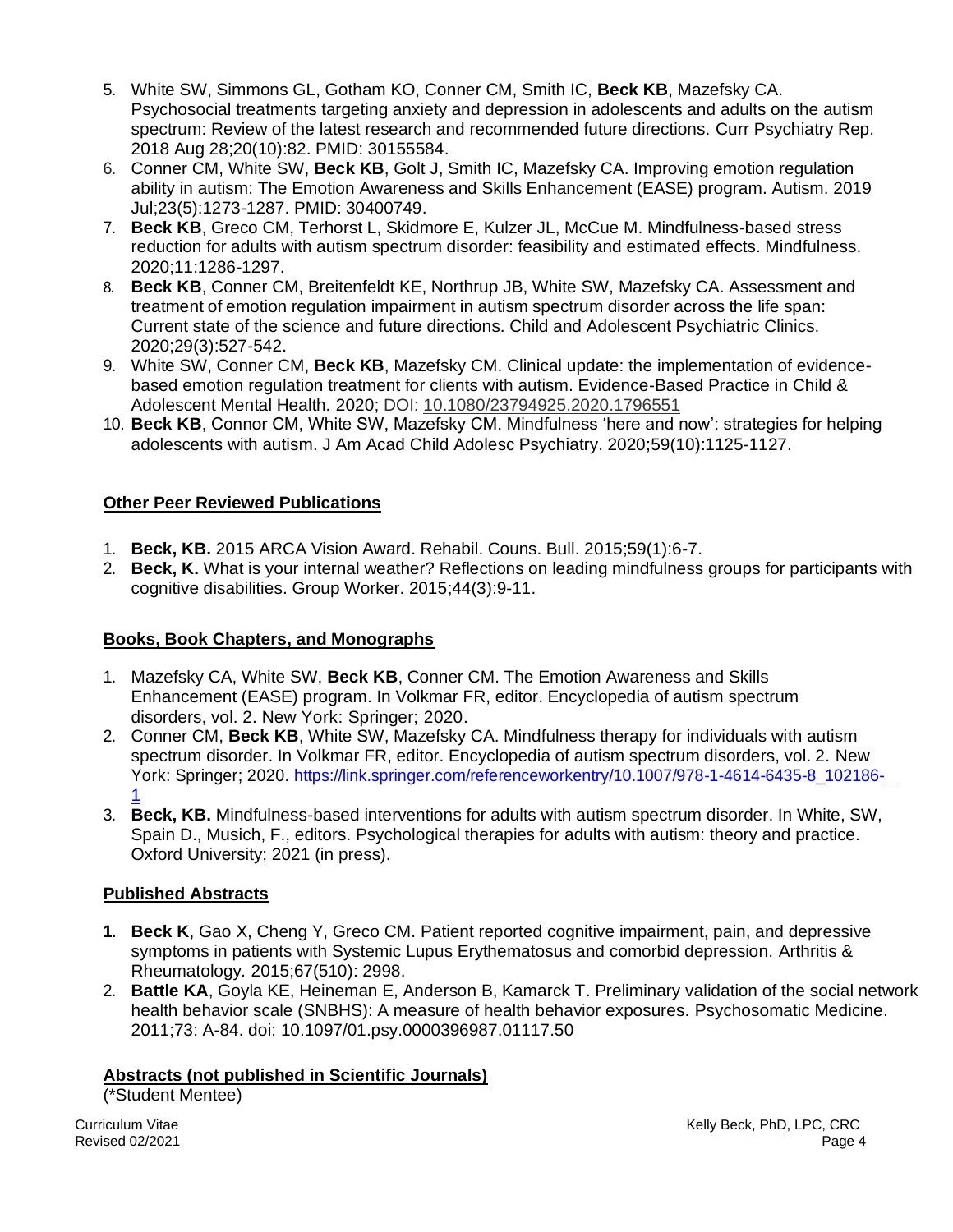- 1. **Beck, K**, Graham K. Toward developing a model of caseload management for rehabilitation counselors. Poster presented at the Pennsylvania Rehabilitation Association Annual Conference, Harrisburg, PA. April, 2013.
- 2. **Beck K.** Mindfulness skills group for transition students with cognitive disabilities. Oral presentation at American Counseling Association Conference & Exposition, Orlando, FL, March, 2015.
- 3. Burkett C\*, Kulzer J, **Beck K.** Efficacy of group psychotherapy for transition-age students with ADHD. Poster presentation at the Pennsylvania Rehabiliation Association Annual Conference, Harrisburg, PA, March, 2016.
- 4. Redifer G\*, **Beck K,** Kulzer J, McCue M. Are you on task? Evaluating through the use of ecological momentary assessment. Poster presentation at the Pennsylvania Rehabiliation Association Annual Conference, Harrisburg, PA, March, 2016.
- 5. Heim A\*, **Beck K,** Kulzer, J, McCue M. Does OAR (Observe-Analyze-Reframe) help navigate the muddy waters of social problem-solving? Poster presentation at the Pennsylvania Rehabiliation Association Annual Conference, Harrisburg, PA, March, 2016.
- 6. Terhorst L, Juengst S, **Beck K**, Shiffman S. Systematic review of the application of item response theroy to ecological momentary assessment data. Poster presentation at the American Congress of Rehabiliation Medicine Annual Conference, Chicago, IL, October, 2016.
- 7. **Beck K,** Kulzer J. Teaching counseling skills and delivering difficult news. Oral presentation and panel symposium at The Art of Science of Teaching Amplication Annual Meeting. Pittsburgh, PA, June, 2017.
- 8. Conner CM, **Beck KB**, White SW, Mazefsky CA. Targeting emotion regulation as a transdiagnostic treatment approach to psychiatric and behavioral concerns in adolescents with autism spectrum disorders. In JA Weiss (chair), Innovative Psychological Interventions for Mental Health in People with Intellectual Disability or Autism: Moving Beyond Anxiety. Symposium conducted at the 51st Gatlinburg Conference, San Diego, California. April, 2018.
- 9. **Beck K.** Mindfulness-based stress reduction for pain management. Oral presentation at the Pennsylvania Association of Rehabilitation Professionals (PARP) Annual Meeting, Pittsburgh, PA, April 2018.
- 10. White SW, Conner CM, **Beck KB**, Golt J, Mazefsky CA. Improving emotion regulation in teens with autism through mindfulness. Poster presented at the International Meeting for Autism Research, Rotterdam, Netherlands. May, 2018.
- 11. Conner CM, White SW, **Beck KB**, Mazefsky CA. Decreasing anxiety and depression among adolescents and young adults with ASD through an emotion regulation focused intervention. In Kerns CM, chair. CBT for anxiety and emotion dysregulation in ASD: New tools and clinical trials. Symposium conducted at the Association of Behavioral and Cognitive Therapies Annual Convention, Washington, DC. November, 2018.
- 12. Kulzer K, Schein M, **Beck K.** The impact of anxiety of trainee performance: tools for supervisors and educators. Oral presentation at the Pennsylvania Counseling Association Conference, Pittsburgh, PA, November, 2018.
- 13. Kim P, Conner C, **Beck K**, White S, Mazefsky CA. Response to the Emotion Awareness and Skills Enhancement (EASE) Program: Emotion dysregulation and intolerance of uncertainty as potential mechanisms. Poster presented at the International Meeting for Autism Research, Montreal, Canada. May, 2019.
- 14. **Beck KB,** Greco CM, Terhorst L, Skidmore E, Kulzer J, McCue M. Mindfulness-based stress reduction for adults with autism spectrum disorder: feasibility and estimated effects. Poster presentation at the International Meeting for Autism Research, Montreal, Canada. May, 2019.
- 15. Griffin AN\*, Kulzer J, **Beck K.** Engagement and barriers of mindfulness and self-care practices for counseling graduate students. Poster presentation at the Pennsylvania Counseling Association Conference, State College, PA, November, 2019.
- 16. Kulzer J, Beck K, Schein M, Dietz L. The counseling capstone exam: An applied written and oral clinical evaluation. Poster presented at the University of Pittsburgh Assessment and Teaching Conference. February, 2021.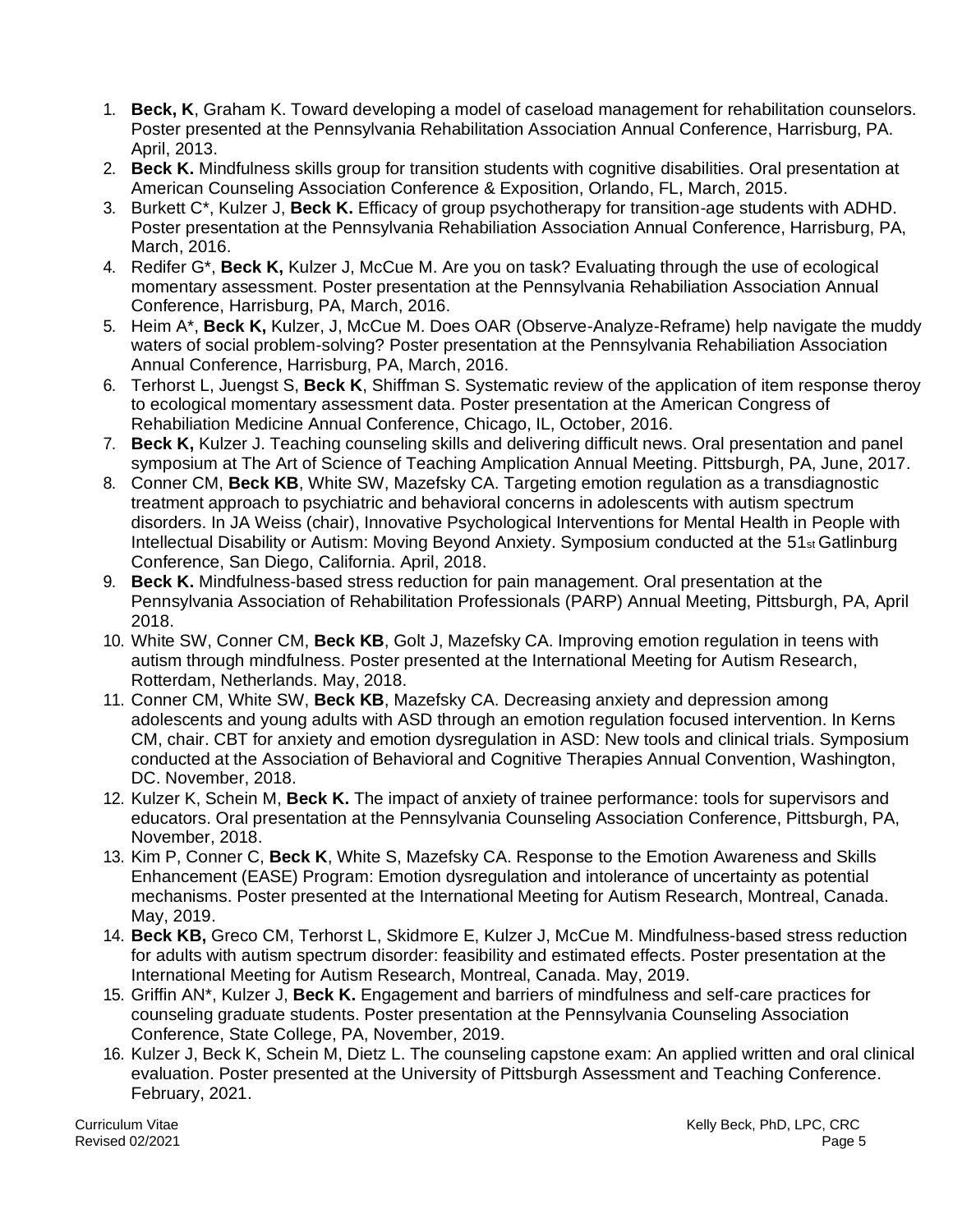## **PROFESSIONAL ACTIVITIES**

## **TEACHING**

## **Undergraduate Student Teaching:**

Course Title: PSY 100 Introduction to Psychology (4.0 Credits) Description: Teaching Assistant and 1.0 credit Lab Instructor Dates: August 2010-May 2011 Number of Times offered: 1 Audience: Undergraduate psychology students Number of Students: ~200 Institution: University of Kentucky, Department of Psychology, Lexington, KY

Course Title: PSY 216 Application of Statistics in Psychology (4.0 Credits) Description: Teaching Assistant and 1.0 credit Lab Instructor Dates: January 2011-May 2011 Number of Times offered: 1 Audience: Undergraduate psychology students Number of Students: ~30 Institution: University of Kentucky, Department of Psychology, Lexington, KY

Lecture Title: Chronic pain disabilities Course Title: HRS 1052 Rehabilitation Psychology and Disability Description: Invited lecture, undergraduate elective for psychology or rehabilitation science students Date: February 2015; March 2016 Number of times offered: 2 Audience: Undergraduate students Number of students: ~50 Institution: University of Pittsburgh, Department of Rehabilitation Science and Technology, Pittsburgh, PA

Lecture Title: Case conceptualization and case management Course Title: HRS 1052 Rehabilitation Psychology and Disability Description: Invited lecture, undergraduate elective for psychology or rehabilitation science students Date: March 2015 Number of times offered: 1 Audience: Undergraduate students Number of students: ~50 Institution: University of Pittsburgh, Department of Rehabilitation Science and Technology, Pittsburgh, PA

Lecture Title: Mindfulness-based interventions: overview for rehabilitation professionals Course Title: HRS 1052 Rehabilitation Psychology and Disability Description: Invited lecture, undergraduate elective for psychology or rehabilitation science students Date: March 2015; March 2016; March 2017; March 2018; March 2019; March 2020 (online) Number of times offered: 6 Audience: Undergraduate students Number of students: ~50 Institution: University of Pittsburgh, Department of Rehabilitation Science and Technology, Pittsburgh, PA

Curriculum Vitae Lecture Title: Adaptations of clinical interventions for disability populations Course Title: Evidence-Based Interventions in Real World Contexts Description: Invited expert panel, advanced degree course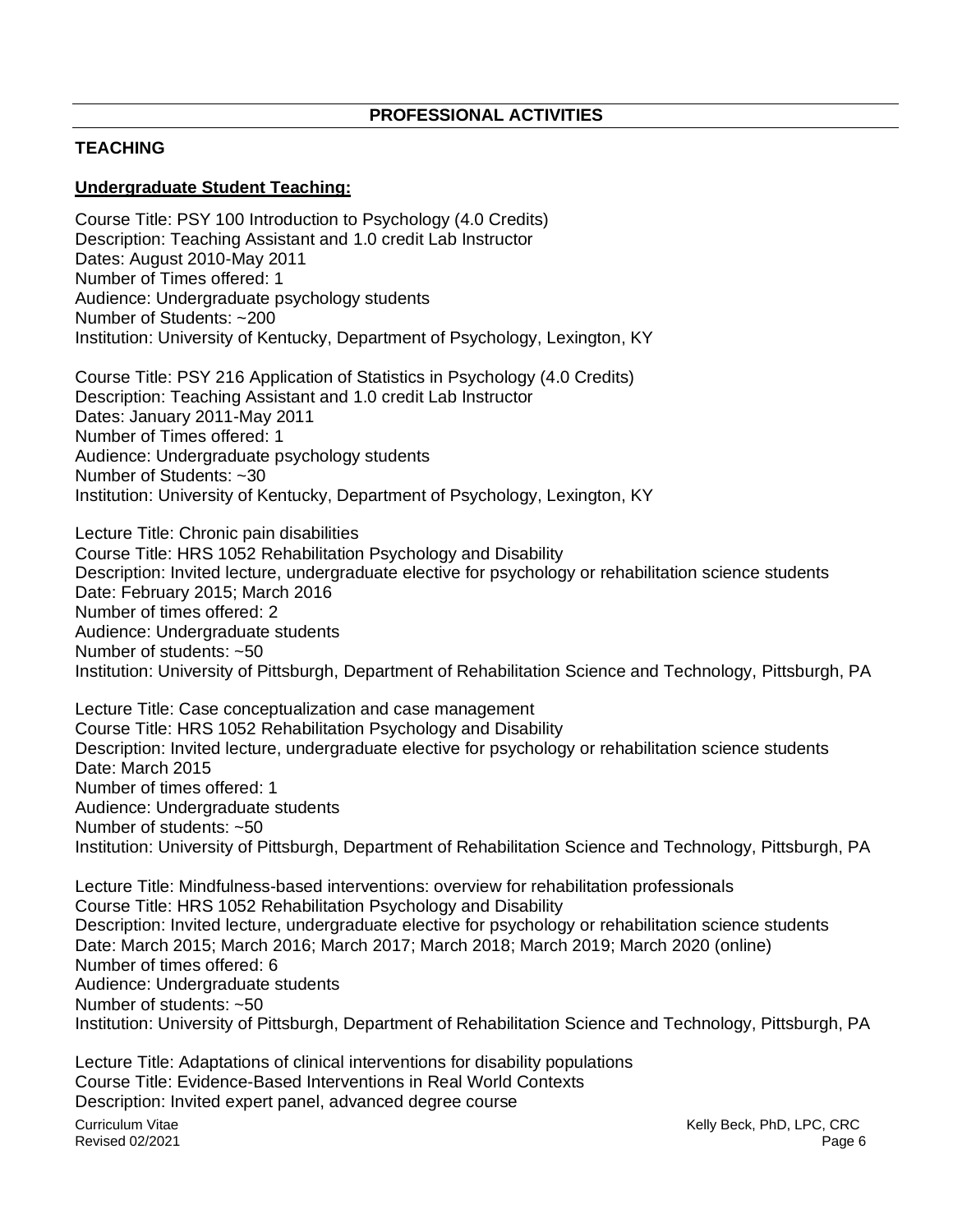Date: April 2016 Number of times offered: 1 Audience: Undergraduate students Number of students: ~20 Institution: University of Pittsburgh, School of Education, Pittsburgh, PA

#### **Graduate Student Teaching:**

Lecture Title: Mindfulness-based interventions: Overview for rehabilitation professionals Course Title: COUN 2715 Medical & Psychosocial Aspects of Disability Description: Invited lecture, graduate counseling program required course Date: November 2014; March 2015; March 2016; March 2017; March 2018 Number of times offered: 5 Audience: Graduate students Number of students: ~20 Institution: University of Pittsburgh, Department of Rehabilitation Science and Technology, Pittsburgh, PA

Course Title: HRS 2741 Clinical Case Management (3.0 Credits) Description: Teaching Assistant; graduate counseling program required clinical course; didactic and clinical instruction in clinical case conceptualization, treatment planning, and case management. Date: Fall semester 2014 Number of times offered: 1 Audience: Graduate students Number of students: ~25 Institution: University of Pittsburgh, Department of Rehabilitation Science and Technology, Pittsburgh, PA

Course Title: HRS 2737 Assessment for Vocational Rehabilitation (3.0 Credits) Description: Teaching Assistant; graduate counseling program required clinical course; didactic and clinical instruction in clinical, diagnostic, and functional assessment and interpretation. Date: Fall semester 2015 Number of times offered: 1 Audience: Graduate students Number of students: ~25 Institution: University of Pittsburgh, Department of Rehabilitation Science and Technology, Pittsburgh, PA

Course Title: HRS 2732 Human Development, Disability, and Culture Across the Lifespan (3.0 Credits) Description: Primary instructor (faculty instructor in 2016); didactic and experiential teaching on human development from a disability and multicultural perspective. Date: Fall semester 2015; 2016; 2017 Number of times offered: 3 Audience: Graduate students Number of students: ~25 Institution: University of Pittsburgh, Department of Rehabilitation Science and Technology, Pittsburgh, PA

Curriculum Vitae Revised 02/2021 Kelly Beck, PhD, LPC, CRC Page 7 Course Title: HRS 2744 Evidence Based Practice in Counseling (3.0 Credits) Description: Primary faculty instructor; didactic teaching and project-based evidence-based practice for counseling individuals across the lifespan. Date: 2016; 2017; 2019; 2020 Number of times offered: 4 Audience: Graduate students Number of students: ~25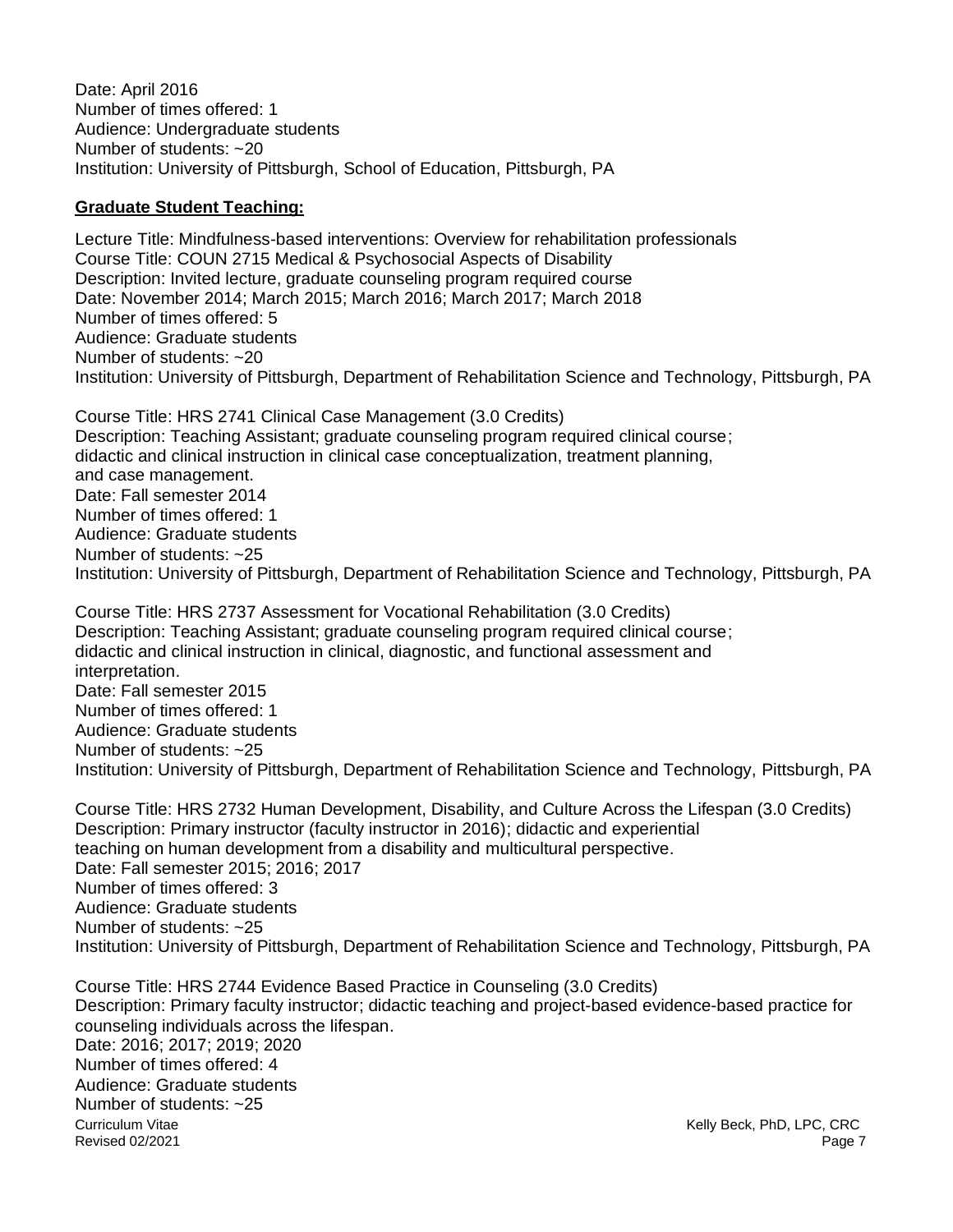Institution: University of Pittsburgh, Department of Rehabilitation Science and Technology, Pittsburgh, PA

Course Title: HRS 2750 Clinical Case Study/Capstone (2.0 Credits) Description: Primary faculty instructor; graduate student capstone requirement course for graduation; individual advising, large– and small-group based instruction to prepare for students' cumulative clinical capstone examination. Date: 2016; 2017; 2018; 2019 Number of times offered: 4 Audience: Graduate students Number of students: ~25; primary advisor for 5-10 students yearly Institution: University of Pittsburgh, Department of Rehabilitation Science and Technology, Pittsburgh, PA

Course Title: HRS 2755 Clinical Counseling Mentorship (1.0 Credit) Description: Primary faculty instructor; graduate student mentoring course; individual advising, largeand small-group based instruction to provide students with individualized education and professional mentoring. Date: 2016; 2017; 2018; 2019 Number of times offered: 4 Audience: Graduate students Number of students: ~25; primary advisor for 5-10 students yearly Institution: University of Pittsburgh, Department of Rehabilitation Science and Technology, Pittsburgh, PA

Course Title: HRS 2731 Foundations of Rehabilitation and Mental Health Counseling (3.0 Credits) Description: Primary faculty instructor; co-taught with two other primary instructors; introductory counseling course for counseling graduate program; didactic teaching on the foundations of the counseling and rehabilitation professions. Date: 2017 Number of times offered: 1 Audience: Graduate students Number of students: ~25 Institution: University of Pittsburgh, Department of Rehabilitation Science and Technology, Pittsburgh, PA

Course Title: HRS 2733 Counseling Skills and Techniques (3.0 Credits) Description: Primary faculty instructor; clinical experiential course teaching students basic counseling microskills to establish rapport with clients utilizing multiple simulated video-recorded counseling sessions and extensive individualized feedback. Date: 2017; Summer 2018; Fall 2018; 2019 Number of times offered: 4 Audience: Graduate students Number of students: ~25 Institution: University of Pittsburgh, Department of Rehabilitation Science and Technology, Pittsburgh, PA

Lecture Title: Mindfulness-based interventions Course Title: HRS 2740/COUN 2740 Clinical Applications in Counseling Description: Invited lecture, graduate counseling program advanced clinical course Date: December 2019 Number of times offered: 1 Audience: Graduate students Number of students: ~25 Institution: University of Pittsburgh, Department of Rehabilitation Science and Technology, Pittsburgh, PA

Lecture Title: Mindfulness-based interventions

Curriculum Vitae Revised 02/2021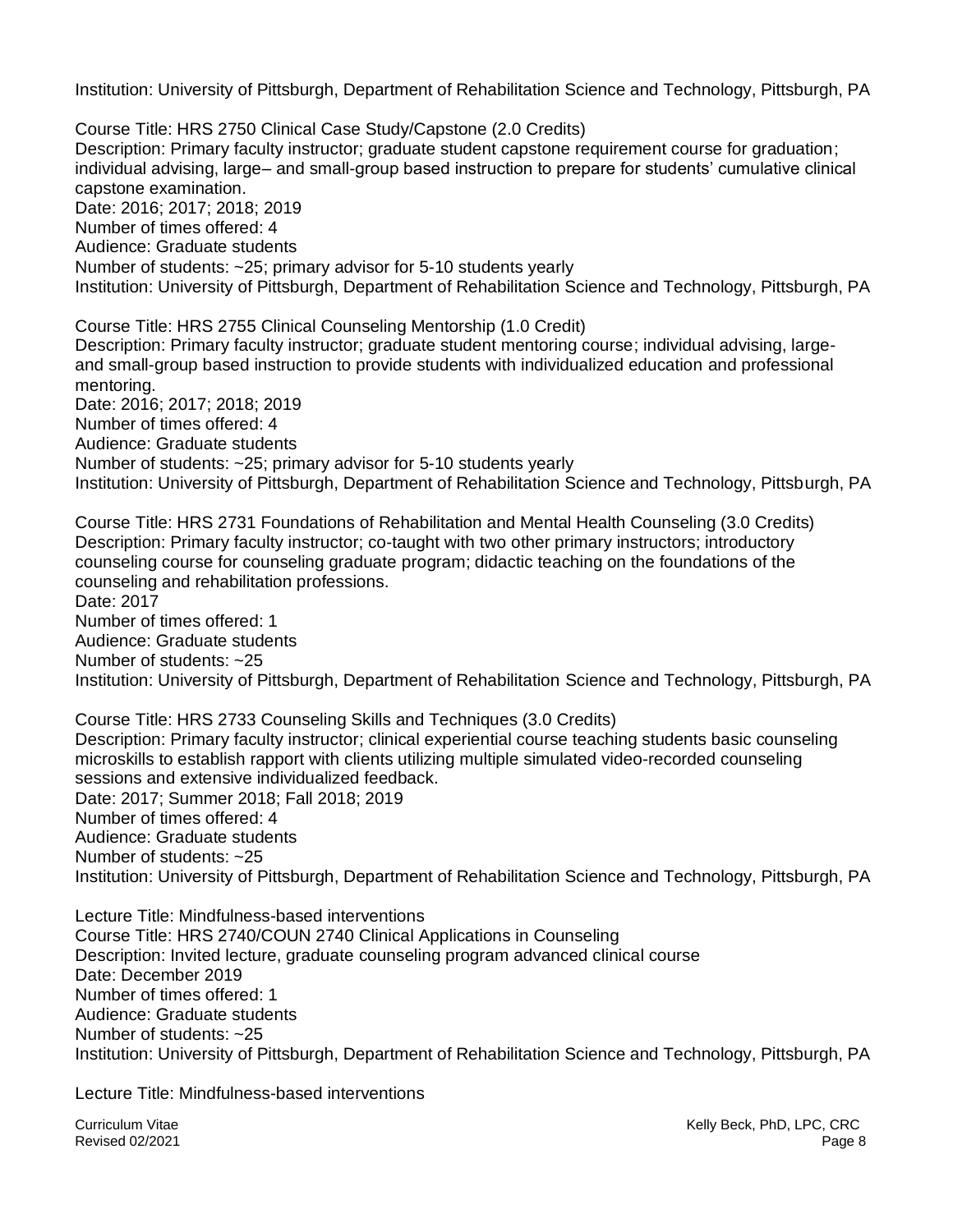Course Title: OT 2210 Psychosocial Cognitive Theory and Practice Description: Invited lecture, doctoral students in occupational therapy, required clinical course Date: March 2018; March 2019; March 2020 (online) Number of times offered: 3 Audience: Graduate students Number of students: ~60 Institution: University of Pittsburgh, Department of Occupational Therapy, Pittsburgh, PA

#### **Faculty and Staff Development Teaching:**

Lecture Title: Mindfulness & Work Stress Balance Description: Invited lecture, University of Pittsburgh Staff Council Date: June 2016 Number of times offered: 1 Audience: University of Pittsburgh staff Number of attendees: ~200 Institution: University of Pittsburgh, Pittsburgh, PA

Lecture Title: Mindfully managing stress Description: Invited lecture, SHRS Fall Staff Development Seminar Date: November 2017 Number of times offered: 1 Audience: SHRS faculty and staff Number of attendees: ~40 Institution: University of Pittsburgh, School of Health and Rehabilitation Sciences, Pittsburgh, PA

#### **Curriculum Development:**

Course Title: HRS 2741 Clinical Case Management (3.0 Credits)

Development Role & Description: co-developer of a new graduate-level counseling course for a new M.S. degree program in Clinical Rehabilitation and Mental Health Counseling program. 2014 Institution: University of Pittsburgh, Department of Rehabilitation Science and Technology, Pittsburgh, PA

Course Title: HRS 2732 Human Development, Disability, and Culture Across the Lifespan (3.0 Credits) Development Role & Description: Primary developer of a new graduate-level counseling course for a new M.S. degree program in Clinical Rehabilitation and Mental Health Counseling program. 2015. Independently developed and established the entire course, including but not limited to: curriculum, course organization, course requirements, grading rubrics and structure, learning activities, established community-based experiential cultural immersion sites.

Institution: University of Pittsburgh, Department of Rehabilitation Science and Technology, Pittsburgh, PA

Course Title: HRS 2744 Evidence Based Practice in Counseling (3.0 Credits) Development Role & Description: Primary developer of a graduate-level counseling course for a new M.S. degree program in Clinical Rehabilitation and Mental Health Counseling program. 2016. Independently developed and established the entire course, including but not limited to: curriculum, course organization, course requirements, grading rubrics and structure, learning activities.

Institution: University of Pittsburgh, Department of Rehabilitation Science and Technology, Pittsburgh, PA

## Course Title: HRS 2750 Clinical Case Study/Capstone (2.0 Credits)

Development Role & Description: Co- developer of a new graduate-level counseling course for a new M.S. degree program in Clinical Rehabilitation and Mental Health Counseling program. 2016. Developed and established curriculum, course organization, course requirements, grading rubrics and structure, and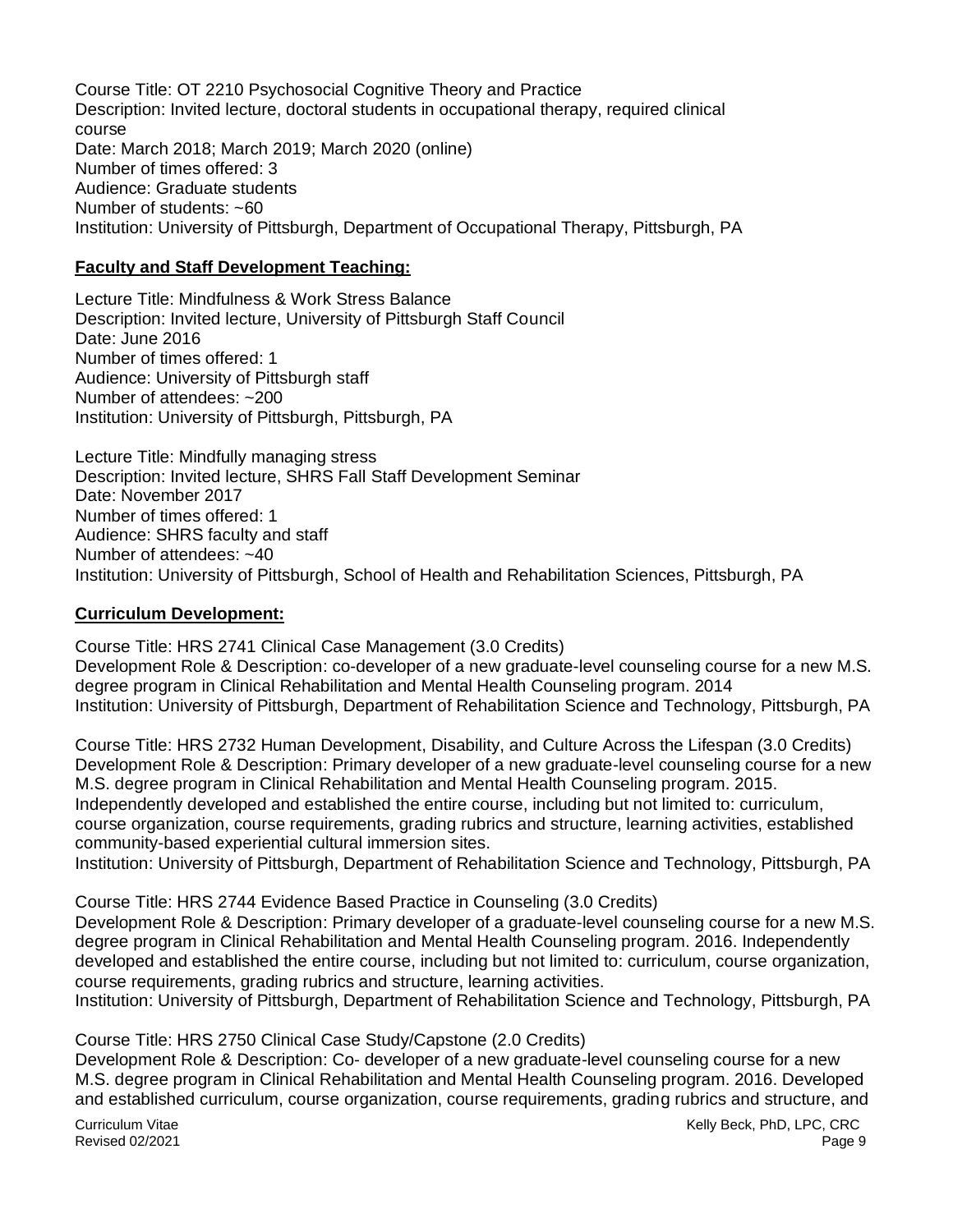learning activities.

Institution: University of Pittsburgh, Department of Rehabilitation Science and Technology, Pittsburgh, PA

Course Title: HRS 2755 Clinical Counseling Mentorship (1.0 Credit)

Development Role & Description: Co- developer of a new graduate-level counseling course for a new M.S. degree program in Clinical Rehabilitation and Mental Health Counseling program. 2016. Developed and established curriculum, course organization, course requirements, grading rubrics and structure, and learning activities.

Institution: University of Pittsburgh, Department of Rehabilitation Science and Technology, Pittsburgh, PA

Course Title: HRS 2731 Foundations of Rehabilitation and Mental Health Counseling (3.0 Credits) Development Role & Description: Co- developer of a graduate-level counseling course for a new M.S. degree program in Clinical Rehabilitation and Mental Health Counseling program. 2017. Developed, established, and revised curriculum, course organization, course requirements, grading rubrics and structure, and learning activities.

Institution: University of Pittsburgh, Department of Rehabilitation Science and Technology, Pittsburgh, PA

Course Title: HRS 2733 Counseling Skills and Techniques (3.0 Credits)

Development Role & Description: Primary developer of a new graduate-level counseling course for a new M.S. degree program in Clinical Rehabilitation and Mental Health Counseling program. 2017. Independently developed and established the entire course, including but not limited to: curriculum, course organization, course requirements, grading rubrics and structure, learning activities. Developed simulated counseling session sequence, including hiring actors, writing case studies, developing new clinical evaluation rubrics, establishing student consent for video-recorded sessions and group supervision, established program-wide Clinical Practice Standards, program-wide clinical skills student remediation plans, and innovative teaching methods for conducting formative assessment and providing feedback.

Institution: University of Pittsburgh, Department of Rehabilitation Science and Technology, Pittsburgh, PA

# **Mentoring:**

2015-2016. Vince Reginella, M.S. Clinical Rehabilitation and Mental Health Counseling, University of Pittsburgh. Primary clinical supervisor and mentor for predoctoral fellowship.

2015-2017. Caitlin Burkett, M.S. Clinical Rehabilitation and Mental Health Counseling, University of Pittsburgh. Primary clinical supervisor and mentor for predoctoral fellowship. Primary mentor on peerreviewed poster presentation at state-wide rehabilitation conference. Awardee of Pennsylvania Rehabilitation Association Master's Student of the Year Award.

2015-2017. Alicia Heim, M.S. Clinical Rehabilitation and Mental Health Counseling, University of Pittsburgh. Primary clinical supervisor and mentor for predoctoral fellowship. Primary mentor on peer-reviewed poster presentation at state-wide rehabilitation conference.

2015-2017. Subhana Chaudhri, M.S. Clinical Rehabilitation and Mental Health Counseling, University of Pittsburgh. Primary research supervisor for predoctoral fellowship.

2016-2018. Rachael Deck. B.S. Neuroscience. Research mentor for First Experience in Research course; presented poster presentation.

2016-2018. Sruthi Jaishankar. B.S. Neuroscience. Research mentor for First Experience in Research course.

Curriculum Vitae Revised 02/2021 Kelly Beck, PhD, LPC, CRC Page 10 2016-2017. Molly Appezzato. B.S. Natural Science. Research mentor for First Experience in Research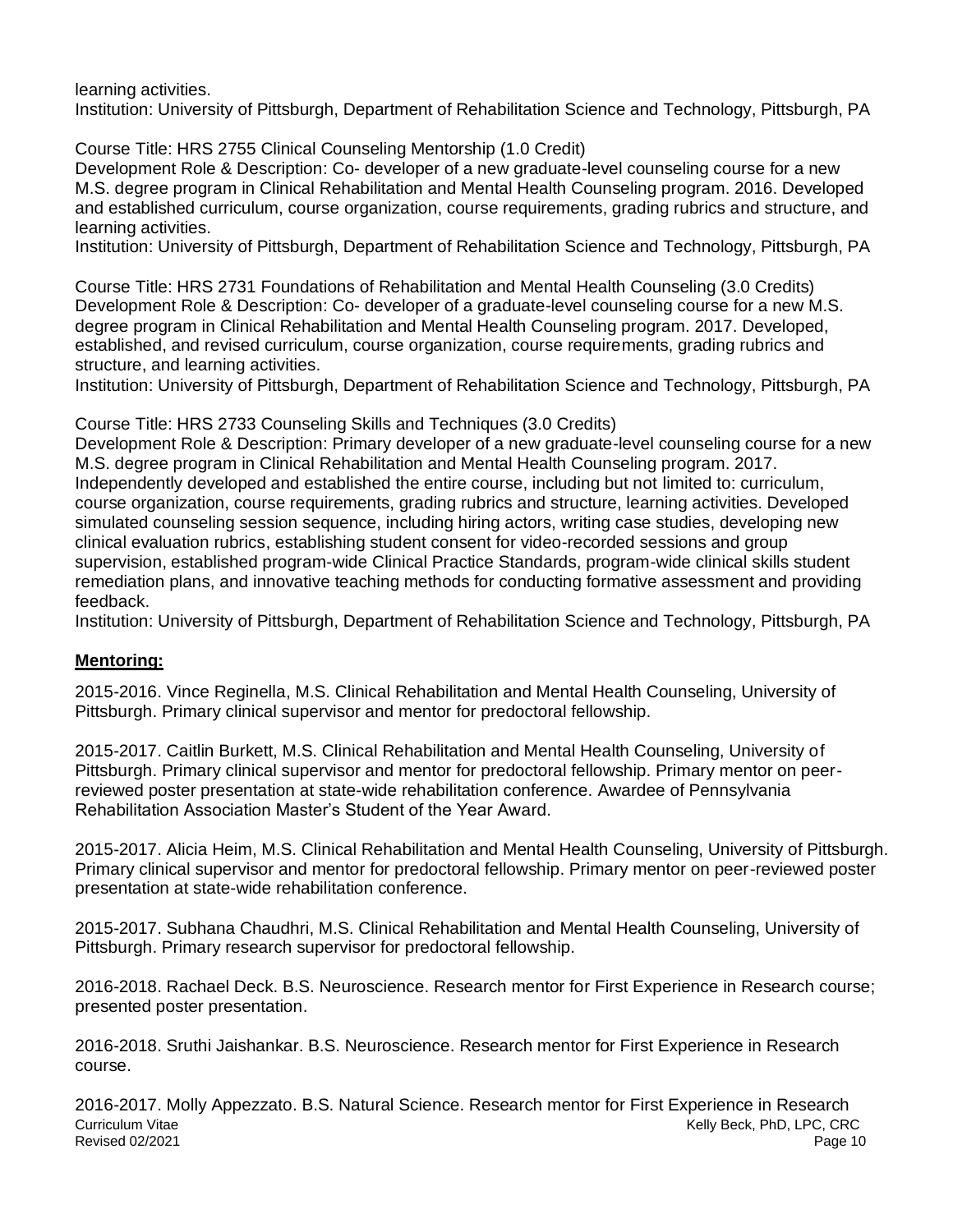course; presented poster presentation.

2016-2017. Kelly Cochrane, M.S. Clinical Rehabilitation and Mental Health Counseling, University of Pittsburgh. Committee chair for M.S. Clinical Capstone Examination.

2016-2017. Macey Martik, M.S. Clinical Rehabilitation and Mental Health Counseling, University of Pittsburgh. Committee chair for M.S. Clinical Capstone Examination.

2016-2017. Audrey O'Connor, M.S. Clinical Rehabilitation and Mental Health Counseling, University of Pittsburgh. Committee chair for M.S. Clinical Capstone Examination.

2016-2017. Alexandra Salerno, M.S. Clinical Rehabilitation and Mental Health Counseling, University of Pittsburgh. Committee chair for M.S. Clinical Capstone Examination.

2016-2017. Chelsea Scott, M.S. Clinical Rehabilitation and Mental Health Counseling, University of Pittsburgh. Committee chair for M.S. Clinical Capstone Examination.

2016-2017. Zachary Dengler, M.S. Clinical Rehabilitation and Mental Health Counseling, University of Pittsburgh. Committee member for M.S. Clinical Capstone Examination.

2016-2018. Huang-Hsiaso-Chu, M.S. Clinical Rehabilitation and Mental Health Counseling, University of Pittsburgh. Primary academic advisor and committee chair for M.S. Clinical Capstone Examination.

2016-2018. Kristen Lewis, M.S. Clinical Rehabilitation and Mental Health Counseling, University of Pittsburgh. Primary academic advisor and committee chair for M.S. Clinical Capstone Examination.

2016-2018. Larissa Majstorovic, M.S. Clinical Rehabilitation and Mental Health Counseling, University of Pittsburgh. Primary academic advisor and committee chair for M.S. Clinical Capstone Examination

2016-2018. Brittany Montano, M.S. Clinical Rehabilitation and Mental Health Counseling, University of Pittsburgh. Primary academic advisor and committee chair for M.S. Clinical Capstone Examination

2016-2017. Jamie Peer, M.S. Clinical Rehabilitation and Mental Health Counseling, University of Pittsburgh. Primary academic advisor.

2017-2018. Amy Adelman, B.S. Rehabilitation Science, University of Pittsburgh. Clinical mentor; facilitated clinical site visit and provided on-campus supervision for clinical experience.

2017-2018. Victoria Wu, B.S. Neuroscience, University of Pittsburgh. Clinical and research mentor; facilitated clinical site visit and provided on-campus supervision for clinical experience. Supervised data entry on research project.

2017-2018. Maggie Sevilla, M.S. Clinical Rehabilitation and Mental Health Counseling, University of Pittsburgh. Primary clinical supervisor and mentor for predoctoral fellowship.

2017-2018. Megan LaPorte, M.S. Clinical Rehabilitation and Mental Health Counseling, University of Pittsburgh. Primary clinical supervisor and mentor for predoctoral fellowship.

2017-2018. Paige Zook, M.S. Clinical Rehabilitation and Mental Health Counseling, University of Pittsburgh. Primary clinical supervisor and mentor for predoctoral fellowship.

2017-2019. Andrew Dyer, M.S. Clinical Rehabilitation and Mental Health Counseling, University of

Kelly Beck, PhD, LPC, CRC Page 11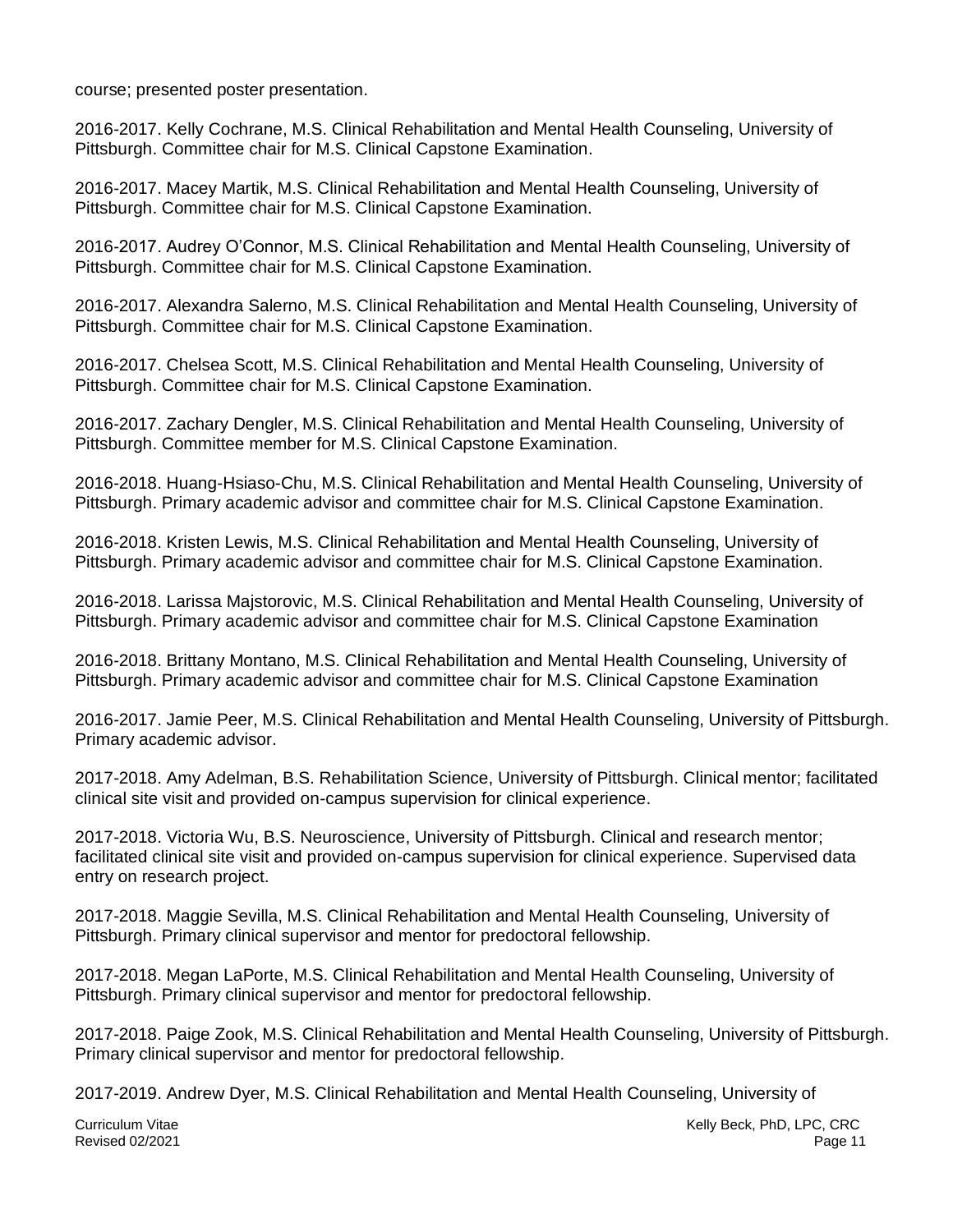Pittsburgh. Primary academic advisor and committee chair for M.S. Clinical Capstone Examination.

2017-2019. Chi Bui, M.S. Clinical Rehabilitation and Mental Health Counseling, University of Pittsburgh. Primary academic advisor and committee chair for M.S. Clinical Capstone Examination.

2017-2019. Yuija Shi, M.S. Clinical Rehabilitation and Mental Health Counseling, University of Pittsburgh. Primary academic advisor and committee chair for M.S. Clinical Capstone Examination.

2017-2019. Paola Aguilar, M.S. Clinical Rehabilitation and Mental Health Counseling, University of Pittsburgh. Primary academic advisor and committee chair for M.S. Clinical Capstone Examination. Primary clinical supervisor for predoctoral fellowship position.

2018-2019. Emily Eisler, M.S. Clinical Rehabilitation and Mental Health Counseling, University of Pittsburgh. Primary academic advisor.

2018-2019. Emalee Dauginikas, M.S. Clinical Rehabilitation and Mental Health Counseling, University of Pittsburgh. Primary academic advisor.

2018-2019. Lauren Kennedy, M.S. Clinical Rehabilitation and Mental Health Counseling, University of Pittsburgh. Primary academic advisor.

2018-2019. Ioana Neagoe, M.S. Clinical Rehabilitation and Mental Health Counseling, University of Pittsburgh. Primary academic advisor.

2018-2019. Alexander Pang, M.S. Clinical Rehabilitation and Mental Health Counseling, University of Pittsburgh. Primary academic advisor.

2018-2019. Meghan Wilson, M.S. Clinical Rehabilitation and Mental Health Counseling, University of Pittsburgh. Primary academic advisor.

2019-Present. Ashley Griffin, M.S. Clinical Rehabilitation and Mental Health Counseling, University of Pittsburgh. Research mentor on independent research project. (STUDY19090043)

2020-Present. Theresa Cryzer, Ph.D. Rehabilitation Science, School of Health and Rehabilitation Sciences. Dissertation committee member.

2020-Present. Erin Mathia, Doctor of Clinical Science in Medical Speech-Language Pathology (CsCD), capstone project committee member.

2020. Joseph Schroeder. M.S. Clinical Rehabilitation and Mental Health Counseling, University of Pittsburgh. Committee member for M.S. Clinical Capstone Examination.

2020. Hao Liu. M.S. Clinical Rehabilitation and Mental Health Counseling, University of Pittsburgh. Committee member for M.S. Clinical Capstone Examination.

2021. Olivia Burk. M.S. Clinical Rehabilitation and Mental Health Counseling, University of Pittsburgh. Committee member for M.S. Clinical Capstone Examination.

2021. Madison Weimer. M.S. Clinical Rehabilitation and Mental Health Counseling, University of Pittsburgh. Committee member for M.S. Clinical Capstone Examination.

2021. Jason Hulteen. M.S. Clinical Rehabilitation and Mental Health Counseling, University of Pittsburgh.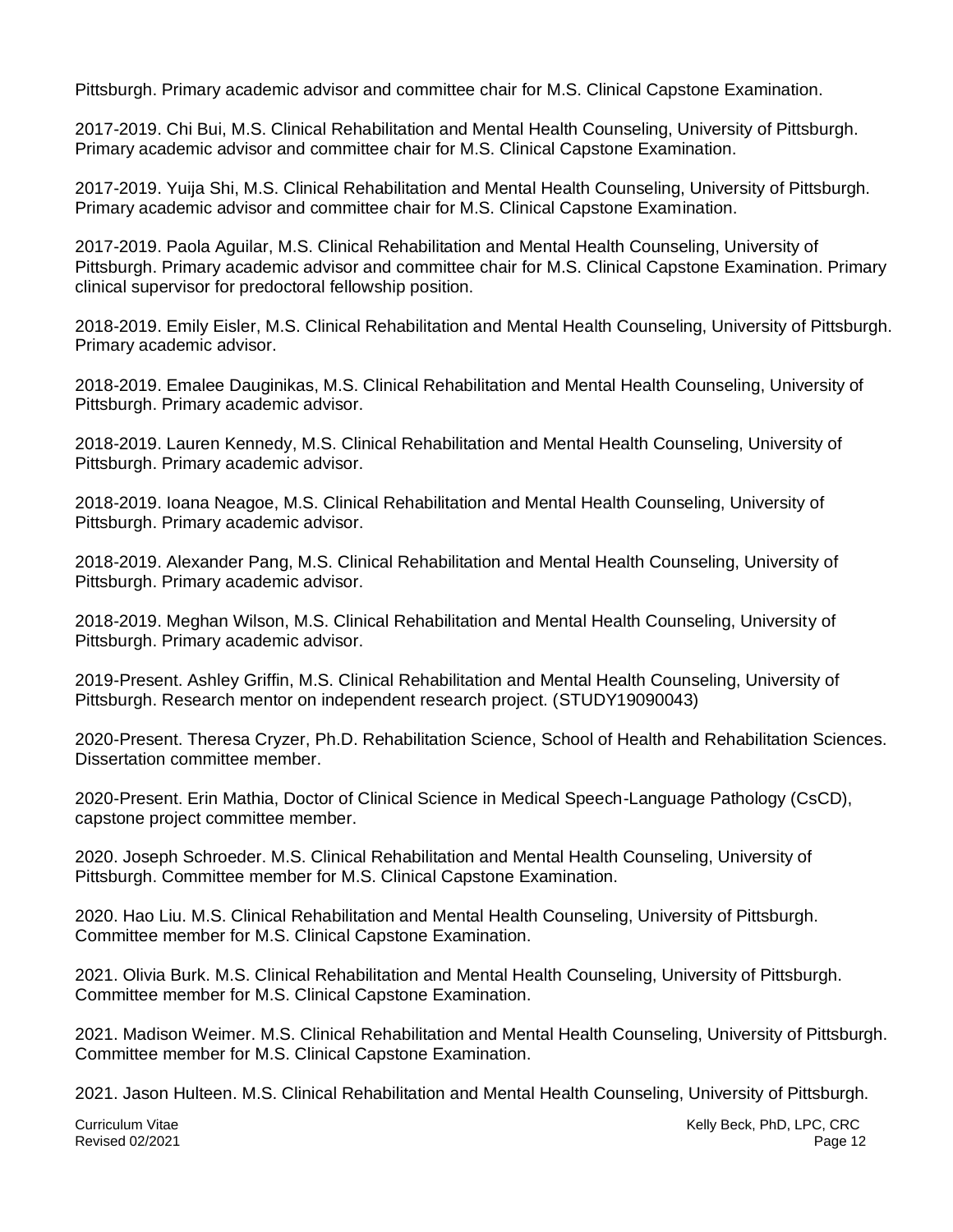Committee member for M.S. Clinical Capstone Examination.

2021. Shannon Gavin. M.S. Clinical Rehabilitation and Mental Health Counseling, University of Pittsburgh. Committee member for M.S. Clinical Capstone Examination.

2021. Zachary Pollack. M.S. Clinical Rehabilitation and Mental Health Counseling, University of Pittsburgh. Committee member for M.S. Clinical Capstone Examination.

2021. Nicole Maramonte. M.S. Clinical Rehabilitation and Mental Health Counseling, University of Pittsburgh. Committee member for M.S. Clinical Capstone Examination.

2021. Jennifer Dorris. Ph.D. Rehabilitation Science, School of Health and Rehabilitation Sciences. Doctoral Competencies Exam Dean's representative.

2020-Present. Jenna Collaci, M.S. Clinical Rehabilitation and Mental Health Counseling, University of Pittsburgh. Research mentor.

## **RESEARCH**

#### **Current Grant Support**

| <b>GRANT</b><br><b>NUMBER</b>    | <b>GRANT TITLE</b>                                                                                                                                                                                                           | <b>ROLE</b><br>IN<br><b>PROJECT</b> | <b>PRINCIPAL</b><br><b>INVESTIG-</b><br><b>ATOR</b> | <b>YEARS</b><br><b>INCLUSIVE</b> | <b>SOURCE</b><br>OF<br><b>SUPPORT</b>                             | <b>TOTAL</b><br><b>DIRECT</b><br>COST |
|----------------------------------|------------------------------------------------------------------------------------------------------------------------------------------------------------------------------------------------------------------------------|-------------------------------------|-----------------------------------------------------|----------------------------------|-------------------------------------------------------------------|---------------------------------------|
| 1 KL <sub>2</sub><br>TR001856-05 | The University of<br>Pittsburgh Clinical and<br><b>Translational Science</b><br>Institute - Clinical and<br><b>Translational Science</b><br>Scholars Program                                                                 | <b>KL2 Scholar</b><br>(75%)         | Rubio                                               | 10/1/2020-<br>5/31/2021          | NIH/NCATS                                                         | \$86,876                              |
| <b>NA</b>                        | Intra-agency agreement<br>for assistive technology<br>and cognitive<br>rehabilitation.                                                                                                                                       | Co-I (5%)                           | <b>McCue</b>                                        | $4/1/2015$ -<br>5/31/2020        | Commonwe<br>alth of PA,<br>Department<br>of Labor and<br>Industry | \$3,875,000                           |
| W81XWH-18-<br>1-0284             | The Emotion Awareness<br>and Skills Enhancement<br>Program: A Randomized<br><b>Controlled Trial</b>                                                                                                                          | Co-I (5%)                           | Mazefsky                                            | $8/2018 -$<br>7/2022             | U.S.<br>Department<br>of Defense                                  | \$996,607                             |
| N/A                              | EASE for all: Bringing<br><b>EASE to Community</b><br><b>Mental Health Clinics</b><br>ASD and Intellectual<br>Disability (EASE-ID): A<br>MindBody Intervention to<br>Improve Sleep, Health, and<br><b>Emotion Regulation</b> | Co-I (5%)                           | Mazefsky                                            | $1/2021 -$<br>12/2021            | Edith L.<br><b>Trees</b><br>Charitable<br><b>Trust</b>            | \$46,161.00                           |
|                                  | <b>School-Based Treatment</b><br>for Emotional Reactivity: A<br><b>Pilot Study</b>                                                                                                                                           | Consultant                          | White                                               | 11/01/2019-<br>10/31/2021        | Alabama<br>Life<br>Research<br>Institute                          | \$25,000                              |
| H325K190060                      | Preparing Collaborative and<br><b>Interdisciplinary Professionals</b><br>to Work with Students who                                                                                                                           | Co-l                                | Kulzer:<br><b>McCarthy</b>                          | 2019-2025                        | Office of<br>Special<br>Education                                 | \$1,180,874                           |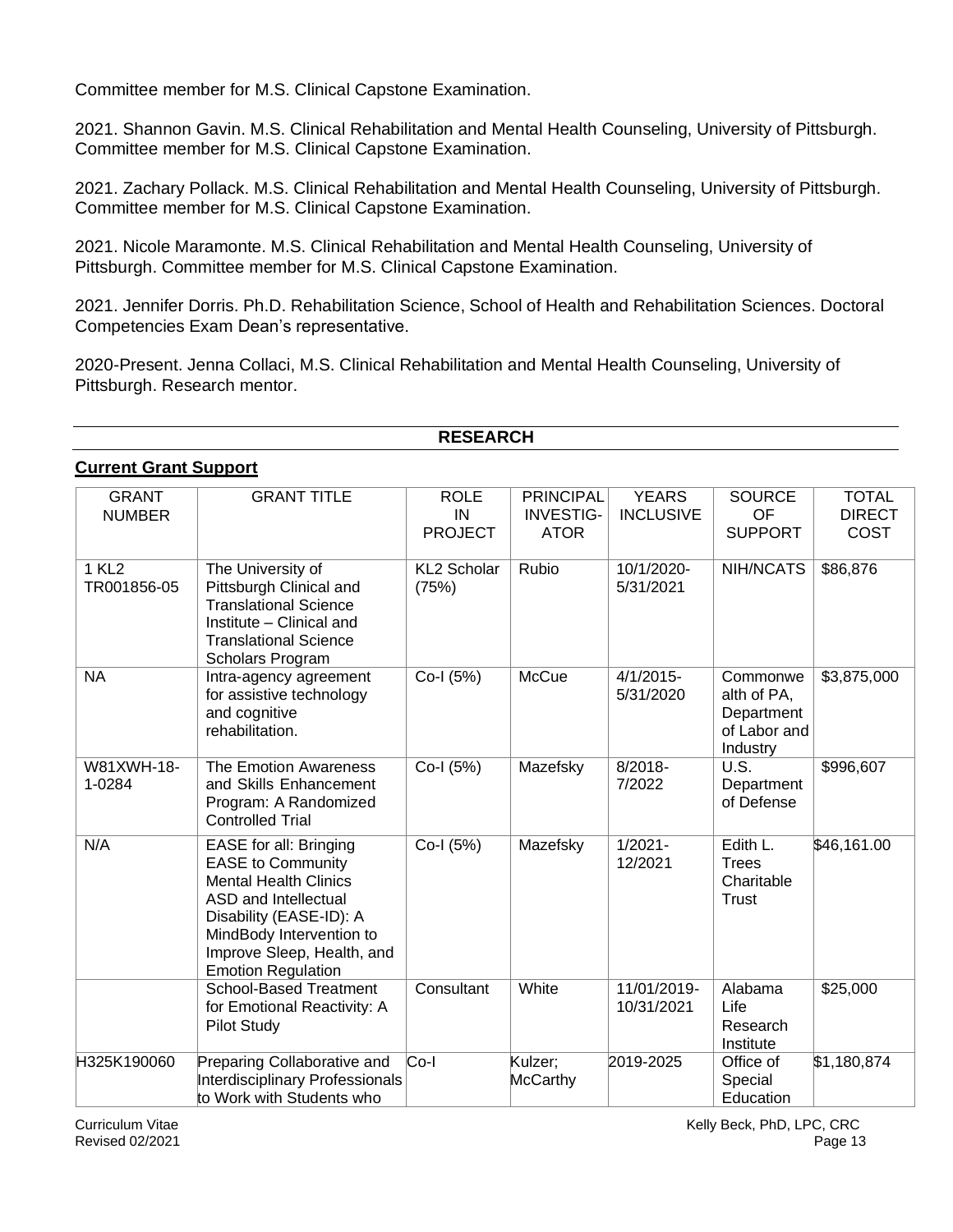|    | are Blind and Visually<br><b>Impaired During Transition</b>      |               |        |                         | Programs;<br>US<br>Department<br>of Education |           |
|----|------------------------------------------------------------------|---------------|--------|-------------------------|-----------------------------------------------|-----------|
| 01 | 1H79FG000044- SBIRT-Plus: Rehabilitation<br><b>Professionals</b> | $ Co-I (5%) $ | Stover | 9/30/2020-<br>9/29/2022 | SAMHSA                                        | \$199.985 |

# **Completed Grants**

| <b>GRANT</b><br><b>NUMBER</b>               | <b>GRANT TITLE</b>                                                                                                                                                                                                         | <b>ROLE IN</b><br><b>PROJECT</b> | <b>PRINCIPAL</b><br><b>INVESTIGATOR</b> | <b>YEARS</b><br><b>INCLUSIV</b><br>Е | <b>SOURCE OF</b><br><b>SUPPORT</b>                                                            |
|---------------------------------------------|----------------------------------------------------------------------------------------------------------------------------------------------------------------------------------------------------------------------------|----------------------------------|-----------------------------------------|--------------------------------------|-----------------------------------------------------------------------------------------------|
| Cooperative<br>agreement<br>UA3 MC<br>11054 | The Emotion Awareness<br>and Skills Enhancement<br>Program for Youth with<br><b>ASD and Intellectual</b><br>Disability (EASE-ID): A<br>MindBody Intervention to<br>Improve Sleep, Health, and<br><b>Emotion Regulation</b> | Co-I (20%)                       | Mazefsky<br>Conner                      | $6/2019 -$<br>5/2020                 | HRSA (through<br>ATN-AIR-P)                                                                   |
| <b>NA</b>                                   | The Emotion Awareness<br>and Skills Enhancement<br>Program for Youth with<br><b>ASD and Intellectual</b><br>Disability (EASE-ID)                                                                                           | Co-I (5%)                        | Mazefsky                                | $1/2020 -$<br>12/2020                | Edith L.<br><b>Trees</b><br>Charitable<br><b>Trust</b>                                        |
| <b>NA</b>                                   | Mindfulness-Skills Group for<br>the Three Rivers Center for<br>Independent Living                                                                                                                                          | Project<br>Director              | <b>Beck</b>                             | 2014-2015                            | <b>FISA Foundation</b><br><b>Discretionary Grant</b>                                          |
| <b>NA</b>                                   | <b>Health Professional</b><br>Research Preceptorship                                                                                                                                                                       | Co-PI                            | Beck; Greco                             | 2014-2015                            | American College<br>of Rheumatology                                                           |
| <b>NA</b>                                   | HeadTrack                                                                                                                                                                                                                  | PI (15%)                         | <b>Beck</b>                             | 2016-2017                            | 30 300 3000 PAIN<br>Research<br>Challenge; Virginia<br>Kaufman<br><b>Endowment Fund</b><br>#1 |
| <b>NA</b>                                   | Feasibility of Mindfulness-<br>based stress reduction for<br>adults diagnosed with<br>Autism Spectrum Disorder.                                                                                                            | PI                               | <b>Beck</b>                             | 2016-2017                            | <b>SHRS Research</b><br>Development Fund                                                      |
| <b>NA</b>                                   | The Emotion Awareness<br>and Skills Enhancement<br>(EASE) Program                                                                                                                                                          | Co-I (10%)                       | Mazefsky                                | 2017-2018                            | Edith L. Trees<br><b>Charitable Trust</b>                                                     |
| <b>NA</b>                                   | The Emotion Awareness<br>and Skills Enhancement<br>(EASE) Program - EEG<br>Outcomes                                                                                                                                        | $Co-I$                           | Mazefsky                                | 2019                                 | Edith L. Trees<br><b>Charitable Trust</b>                                                     |

# **Non-Funded Research**

Engagement in mindfulness in graduate school (STUDY19090043)

# **OTHER RESEARCH RELATED ACTIVITIES**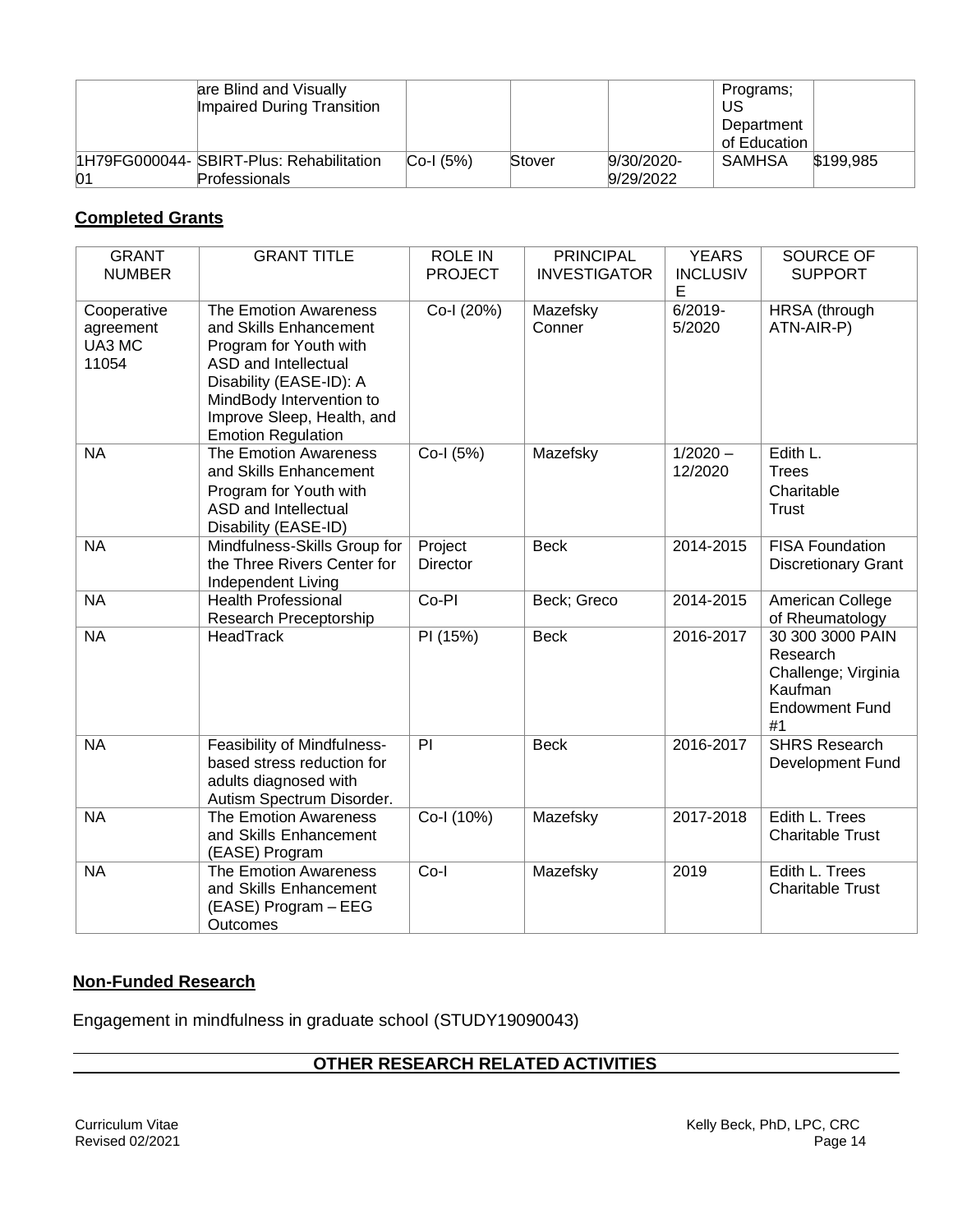## **Journal Refereeing**

|                  | AUBBENT BEAFIBAU INTEBEATA                                         |  |
|------------------|--------------------------------------------------------------------|--|
| $2020 -$ Present | <b>Psychological Reports</b>                                       |  |
| $2020 -$ Present | Journal of the American Academy of Child and Adolescent Psychiatry |  |
| $2020 -$ Present | European Psychiatry                                                |  |
| $2020 -$ Present | Review Journal of Autism and Developmental Disorders               |  |
| $2020 -$ Present | <b>Mindfulness</b>                                                 |  |
| $2019 -$ Present | American Journal of Audiology                                      |  |
| $2017 -$ Present | Journal of Autism and Developmental Disorders                      |  |

## **CURRENT RESEARCH INTERESTS**

- 1) Mindfulness-based intervention development and implementation for individuals Autism Spectrum Disorder
- 2) Clinical training and community-based delivery of mindfulness-based interventions
- 3) Emotion regulation as a transdiagnostic treatment target
- 4) Novel methodological and statistical approaches to rehabilitation research

## **INVITED SEMINARS AND LECTURESHIPS**

## **Local Presentations:**

- 1. Mindfulness: overview for high school students. Upper St. Clair High School, Pittsburgh, PA, December 2014.
- 2. Mindfulness meditation for coping with lupus pain and stress. Oral presentation at the Lupus Foundation of Pennsylvania meeting. April, 2015.
- 3. Training rehabilitation counseling students on collaborative care and treatment plans. Oral presentation at Global Pittsburgh meeting, June, 2015.
- 4. Training clinical mental health counseling students on collaborative care and treatment plans. Oral presentation at Global Pittsburgh meeting, March, 2016.
- 5. Mindfulness and Autism Spectrum Disorder. UPMC John Merck Adult Outpatient Clinic, Pittsburgh PA, 2017.
- 6. Mindfulness and Autism Spectrum Disorder. UPMC John Merck Child and Adolescent Outpatient Clinic, Pittsburgh PA, 2017.

#### **SERVICE**

## **University and School of Health and Rehabilitation Sciences**

| 2012 - 2017             | Board Member, University of Pittsburgh Students for Disability Advocacy                          |
|-------------------------|--------------------------------------------------------------------------------------------------|
|                         | 2015 – Present Founding and Active Member, University of Pittsburgh Center for Mindfulness and   |
|                         | <b>Consciousness Studies</b>                                                                     |
| $2016 - 2019$           | Chair, Counseling Recruitment Committee, Clinical Rehabilitation and Mental Health               |
|                         | Counseling Program, School of Health and Rehabilitation Sciences                                 |
|                         | 2016 – Present Faculty Advisor, Pittsburgh Counseling Student Organization                       |
| 2017                    | Meditation Teacher, University of Pittsburgh Stress Free Zone                                    |
| 2017                    | Meditation Teacher, University of Pittsburgh Disability Resource Center                          |
| 2017                    | Meditation Teacher, University of Pittsburgh Student Affairs & Student Organization              |
|                         | <b>Resource Center</b>                                                                           |
| $2017 - 2019$           | Wellness Pavilion Task Member, School of Health and Rehabilitation Sciences                      |
|                         | 2018 – Present Task Force Director, Rehabilitation Approaches to Managing Pain: Education Across |
|                         | Disciplines (RAMPed) task force, School of Health and Rehabilitation Sciences                    |
|                         | 2019 - Present Affiliated Faculty & Lecturer, Leadership Education in Neurodevelopmental         |
|                         | Disabilities and Related Disorders (LEND Program)                                                |
| 2020                    | 16th Annual Rehabilitation Institute Research Day Poster Judge                                   |
| <b>Curriculum Vitae</b> | Kelly Beck, PhD, LPC, CRC                                                                        |
| <b>Revised 02/2021</b>  | Page 15                                                                                          |